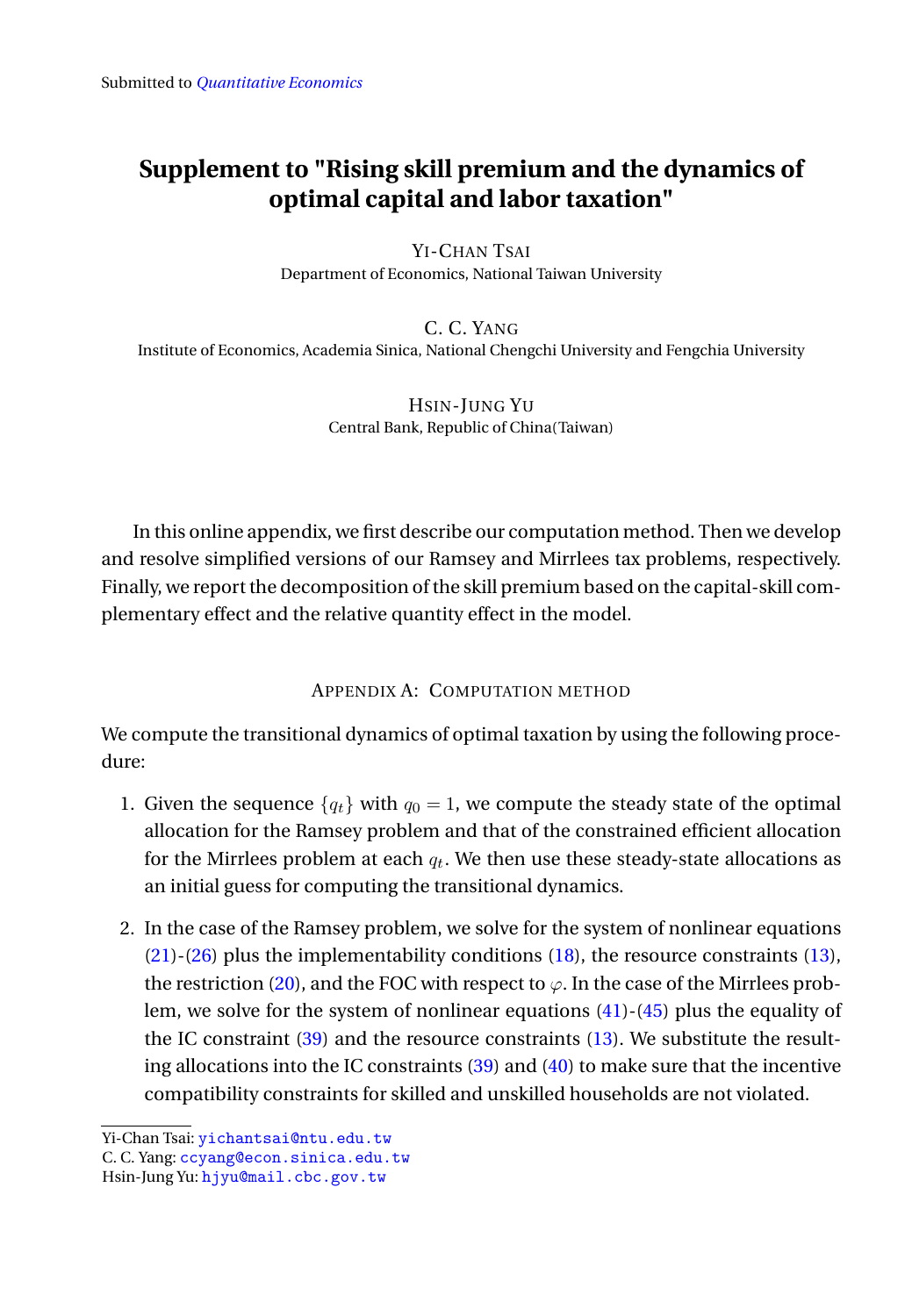### APPENDIX B: SIMPLIFIED MODELS

### B.1 *Ramsey problem*

The Lagrangian for the Ramsey problem is as follows:

 $t=0$ 

$$
\max_{\{c_{it}, N_{st}, N_{ut}, K_{et+1}\}} \sum_{t=0}^{\infty} \beta^t \sum_{i \in \{s, u\}} \psi^i \left[c_{it} - \chi \frac{N_{it}^2}{2}\right]
$$

subject to the implementability conditions

$$
+\Psi^{s}\sum_{t=0}^{\infty}\beta^{t}[c_{st}-\chi N_{st}^{2}-(A_{s0}+T)],
$$
  

$$
+\Psi^{u}\sum_{t=0}^{\infty}\beta^{t}[c_{ut}-\chi N_{ut}^{2}-(A_{u0}+T)],
$$

the resource constraints

$$
+\sum_{t=0}^{\infty}\beta^t\Gamma_t\left[\mu N_{ut}+(1-\mu)K_{et}^{\lambda}N_{st}^{1-\lambda}+\frac{K_{et}}{q_t}-\frac{K_{et+1}}{q_t}-C_t-G_t\right],
$$

and the restriction that all households face the same labor marginal tax rate at any point in time

$$
+\sum_{t=0}^{\infty}\beta^t\Upsilon_t\left[N_{st}-N_{ut}\xi_t\right],
$$

where we have used the FOCs of households to derive the implementability conditions and the last constraint invokes  $(31)$ .<sup>[1](#page-1-0)</sup>

The resulting FOCs are:

<span id="page-1-2"></span>
$$
\psi^i + \Psi^i = \Gamma_t, i = \{s, u\},\tag{B.1}
$$

<span id="page-1-3"></span>
$$
\Psi^s + \Psi^u = 0,\tag{B.2}
$$

<span id="page-1-5"></span>
$$
\chi(\psi^u + 2\Psi^u) N_{ut} = \Gamma_t \mu - \Upsilon_t \xi_t,
$$
\n(B.3)

<span id="page-1-1"></span>
$$
\chi(\psi^s + 2\Psi^s)N_{st} = \Gamma_t \mu \xi_t + \Upsilon_t \left[1 - N_{ut} \frac{\partial \xi_t}{\partial N_{st}}\right],
$$
 (B.4)

<span id="page-1-4"></span>
$$
\frac{\Gamma_t}{q_t} = \beta \left[ \Gamma_{t+1} \left( \frac{1}{q_{t+1}} + r_{et+1} \right) - \Upsilon_{t+1} N_{ut+1} \frac{\partial \xi_{t+1}}{\partial K_{et+1}} \right],
$$
\n(B.5)

where we have used  $(29)$  in the derivation of  $(B.4)$ .

<span id="page-1-0"></span> $^1$ We do not use the "market" weights  $\{\varphi^i\}_{i=\{s,u\}}$  here because the utility function takes the quasilinear form.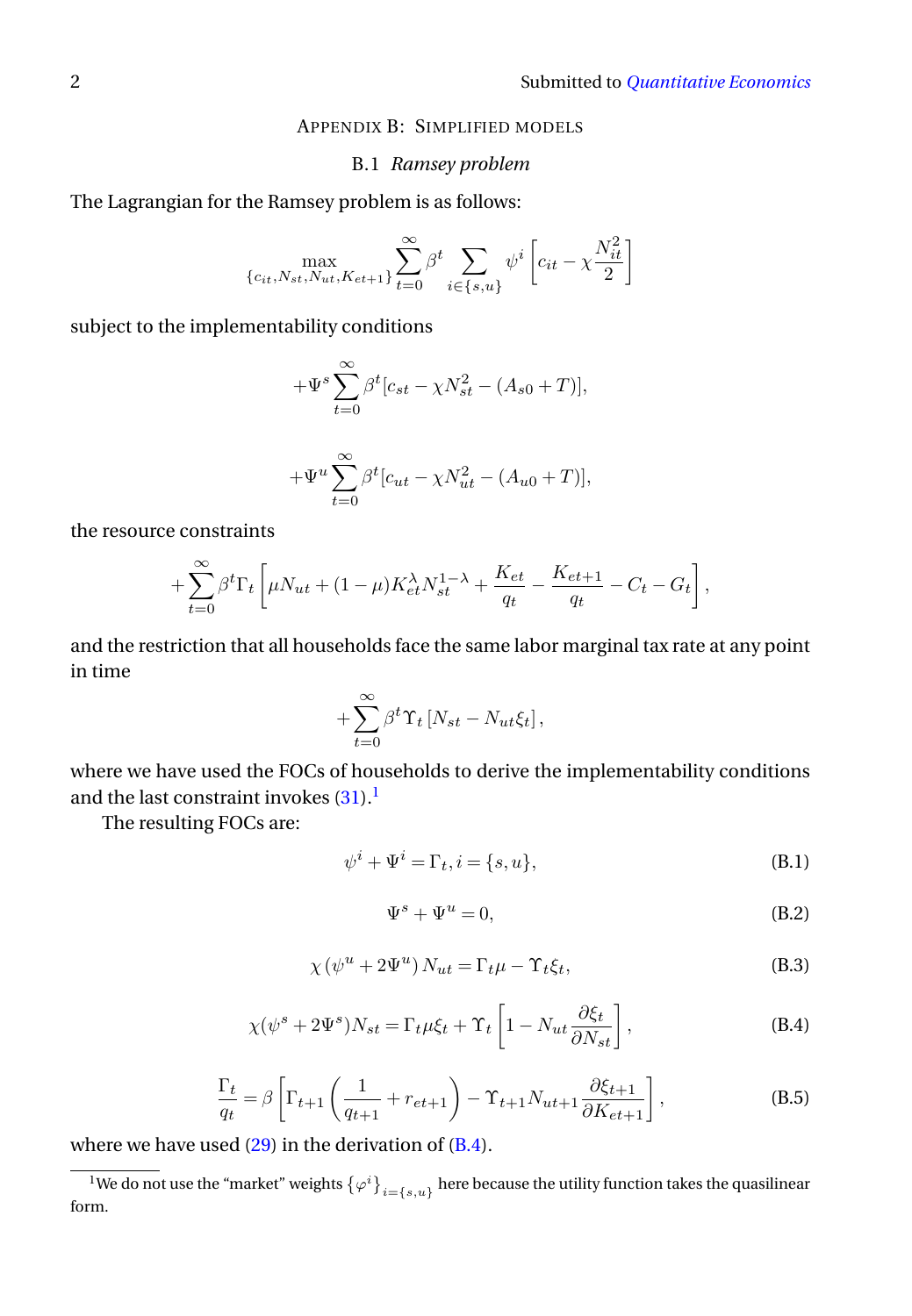We obtain from  $(B,1)-(B,2)$ :

<span id="page-2-3"></span>
$$
\Psi^{s} = \frac{\psi^{u} - \psi^{s}}{2}; \Psi^{u} = \frac{\psi^{s} - \psi^{u}}{2}; \Gamma_{t} = \frac{\psi^{s} + \psi^{u}}{2} \equiv \Gamma.
$$
 (B.6)

We also obtain<sup>[2](#page-2-0)</sup>

<span id="page-2-1"></span>
$$
\Upsilon_t = \frac{\mu \xi_t}{1 + \lambda} [\psi^u (1 - \tau_{L_t}) - \Gamma], \tag{B.7}
$$

<span id="page-2-2"></span>
$$
\Upsilon_t = \frac{\mu}{\xi_t} [\Gamma - \psi^s (1 - \tau_{Lt})].
$$
\n(B.8)

 $\overline{a}$ 

Putting  $(B.7)$  and  $(B.8)$  together yields equation  $(33)$ .

Using [\(31\)](#page-0-0), [\(30\)](#page-0-0), [\(B.6\)](#page-2-3), [\(B.7\)](#page-2-1) and [\(33\)](#page-0-0), we have from [\(B.5\)](#page-1-4)

$$
r_{et+1} = \frac{1}{\beta q_t} - \frac{1}{q_{t+1}} + \left(\frac{N_{st+1}}{K_{et+1}}\right) \frac{\lambda \mu \xi_{t+1}}{1+\lambda} \left[\frac{\psi^u - \psi^s}{\psi^s + \frac{\xi_{t+1}^2}{1+\lambda} \psi^u}\right].
$$

Substituting the above  $r_{et+1}$  in [\(32\)](#page-0-0) and using [\(30\)](#page-0-0) gives equation [\(34\)](#page-0-0).

### B.2 *Mirrlees problem*

The Lagrangian for the Mirrlees problem is as follows:

$$
\max_{\{c_{it}, N_{st}, N_{ut}, K_{et+1}\}} \sum_{t=0}^{\infty} \beta^t \sum_{i \in \{s, u\}} \psi^i \left[c_{it} - \chi \frac{N_{it}^2}{2}\right]
$$

subject to the IC constraint

$$
+\Lambda\sum_{t=0}^{\infty}\beta^t\left[c_{st}-\chi\frac{N_{st}^2}{2}-c_{ut}+\chi\frac{1}{2}(\frac{N_{ut}}{\xi_t})^2\right],
$$

and the resource constraints

$$
+\sum_{t=0}^{\infty} \beta^t \Gamma_t \left[ \mu N_{ut} + (1-\mu) K_{et}^{\lambda} N_{st}^{1-\lambda} + \frac{K_{et}}{q_t} - \frac{K_{et+1}}{q_t} - C_t - G_t \right].
$$

The resulting FOCs are:

<span id="page-2-4"></span>
$$
\psi^s + \Lambda = \Gamma_t; \psi^u - \Lambda = \Gamma_t,
$$
\n(B.9)

<span id="page-2-0"></span> $\frac{2 \text{Using } (29)}{2 \text{ using } (29)}$  $\frac{2 \text{Using } (29)}{2 \text{ using } (29)}$  $\frac{2 \text{Using } (29)}{2 \text{ using } (29)}$ , [\(30\)](#page-0-0) and [\(B.6\)](#page-2-3), we have from [\(B.4\)](#page-1-1)

$$
\psi^u \chi N_{st} = \Gamma w_{st} + \Upsilon_t [1 + \lambda \frac{N_{ut}}{N_{st}} \xi_t],
$$

which by  $(31)$  and  $(29)$  gives  $(B.7)$ . Using  $(B.6)$ , we have from  $(B.3)$ 

$$
\psi^s \chi N_{ut} = \Gamma \mu - \Upsilon_t \xi_t,
$$

which by  $(31)$  and  $(28)$  gives  $(B.8)$ .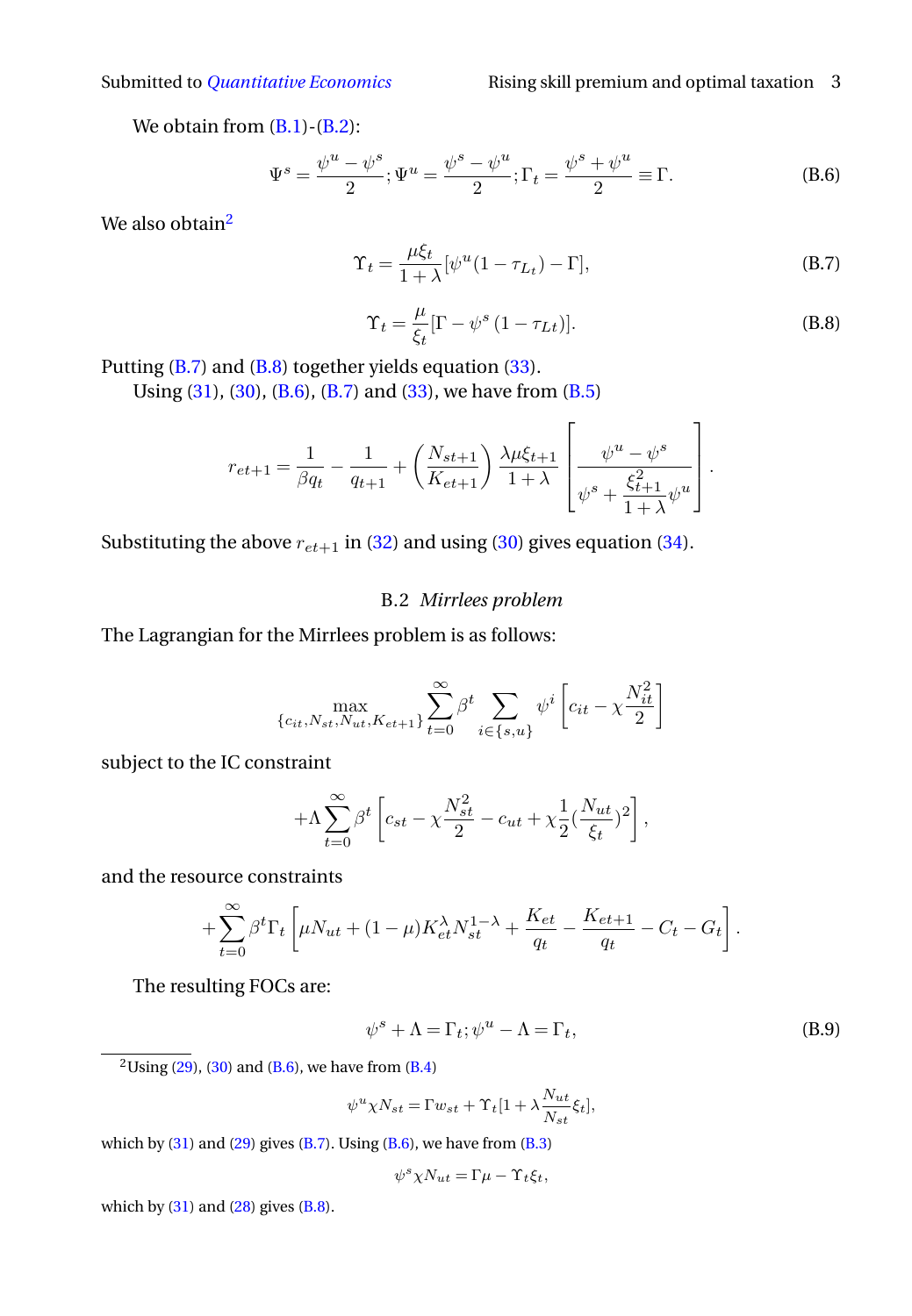4 Submitted to *[Quantitative Economics](http://qeconomics.org)*

<span id="page-3-2"></span>
$$
-\psi^s \chi N_{st} + \Gamma_t w_{st} - \Lambda \left[ \chi N_{st} + \chi \frac{N_{ut}^2}{\xi_t^3} \frac{\partial \xi_t}{\partial N_{st}} \right] = 0, \tag{B.10}
$$

<span id="page-3-1"></span>
$$
-\psi^u \chi N_{ut} + \Gamma_t w_{ut} + \Lambda \chi \frac{N_{ut}}{\xi_t^2} = 0,
$$
\n(B.11)

<span id="page-3-4"></span>
$$
\frac{\Gamma_t}{q_t} = \beta \left[ \Gamma_{t+1} \left( \frac{1}{q_{t+1}} + r_{et+1} \right) - \Lambda \chi \frac{N_{ut+1}^2}{\xi_{t+1}^3} \frac{\partial \xi_{t+1}}{\partial K_{et+1}} \right].
$$
\n(B.12)

From [\(B.9\)](#page-2-4), we have

<span id="page-3-0"></span>
$$
\Lambda = \frac{\psi^u - \psi^s}{2}; \Gamma_t = \frac{\psi^u + \psi^s}{2} \equiv \Gamma.
$$
 (B.13)

Using [\(46\)](#page-0-0) and [\(B.13\)](#page-3-0), we have equation [\(47\)](#page-0-0) from  $(B.11)$ . Using [\(30\)](#page-0-0), (46) and (B.13), we have from  $(B.10)$ 

$$
1-\tau_s(t)=\frac{\Gamma}{\psi^s+\Lambda}+\frac{\Lambda \lambda (1-\tau_u(t))w_{ut}(N_{ut}/N_{st})}{(\psi^s+\Lambda)\,\xi_t^2 w_{st}}=1+\frac{(\psi^u-\psi^s)\lambda (1-\tau_u(t))}{(\psi^u+\psi^s)\xi_t^3}\frac{N_{ut}}{N_{st}},
$$

which implies  $\tau_s(t) < 0$ . From [\(46\)](#page-0-0), we have  $\frac{N_{ut}}{N_{st}} = \frac{(1 - \tau_u(t))}{(1 - \tau_s(t))}$  $\frac{(1-\tau_u(t))}{(1-\tau_s(t))}\frac{1}{\xi_t}.$  Substituting this result in the above equation leads to

$$
[1 - \tau_s(t)]^2 - [1 - \tau_s(t)] - \frac{(\psi^u - \psi^s)\lambda(1 - \tau_u(t))^2}{(\psi^u + \psi^s)\xi_t^4} = 0,
$$

which in turn leads to equation  $(48)$ <sup>[3](#page-3-3)</sup>

Using  $(30)$  and  $(B.13)$ , we have from  $(B.12)$ 

$$
r_{et+1} = \frac{1}{\beta q_t} - \frac{1}{q_{t+1}} + \frac{\lambda \chi(\psi^u - \psi^s)}{(\psi^u + \psi^s)} \frac{1}{\xi_{t+1}^2} \frac{N_{ut+1}^2}{N_{st+1}} \frac{N_{st+1}}{K_{et+1}}.
$$

Substituting the above  $r_{et+1}$  in [\(32\)](#page-0-0) and using [\(28\)](#page-0-0), [\(30\)](#page-0-0), [\(46\)](#page-0-0) and [\(47\)](#page-0-0) gives equation [\(49\)](#page-0-0).

### APPENDIX C: EVOLUTION OF SKILL PREMIUM

In the face of increasing  $q_t$  (ESTP), we report how  $\ln \xi$  in [\(11\)](#page-0-0) evolves over time under optimal taxation.

#### C.1 *Ramsey taxation*

The right-hand panel of Figure [C.1](#page-4-0) reports the evolution of  $K_e/N_s$  and  $N_u/N_s$  over time in the face of an increasing  $q_t$ . According to [\(11\)](#page-0-0), while  $K_e/N_s$  is the sole allocation that determines the capital-skill complementarity effect of the skill premium,  $N_u/N_s$  is the sole allocation that determines the relative quantity effect of the skill premium. The evolutions of  $K_e/N_s$  and of  $N_u/N_s$  shown in the right-hand panel of Figure [C.1](#page-4-0) explain why the skill premium shown in the left-hand panel of Figure [C.1](#page-4-0) is on the rise. Simply put, the capital-skill complementarity effect dominates the relative quantity effect.

<span id="page-3-3"></span><sup>&</sup>lt;sup>3</sup>The other root of the quadratic equation is ruled out since it implies that  $\tau_s(t) \geq 0$ .